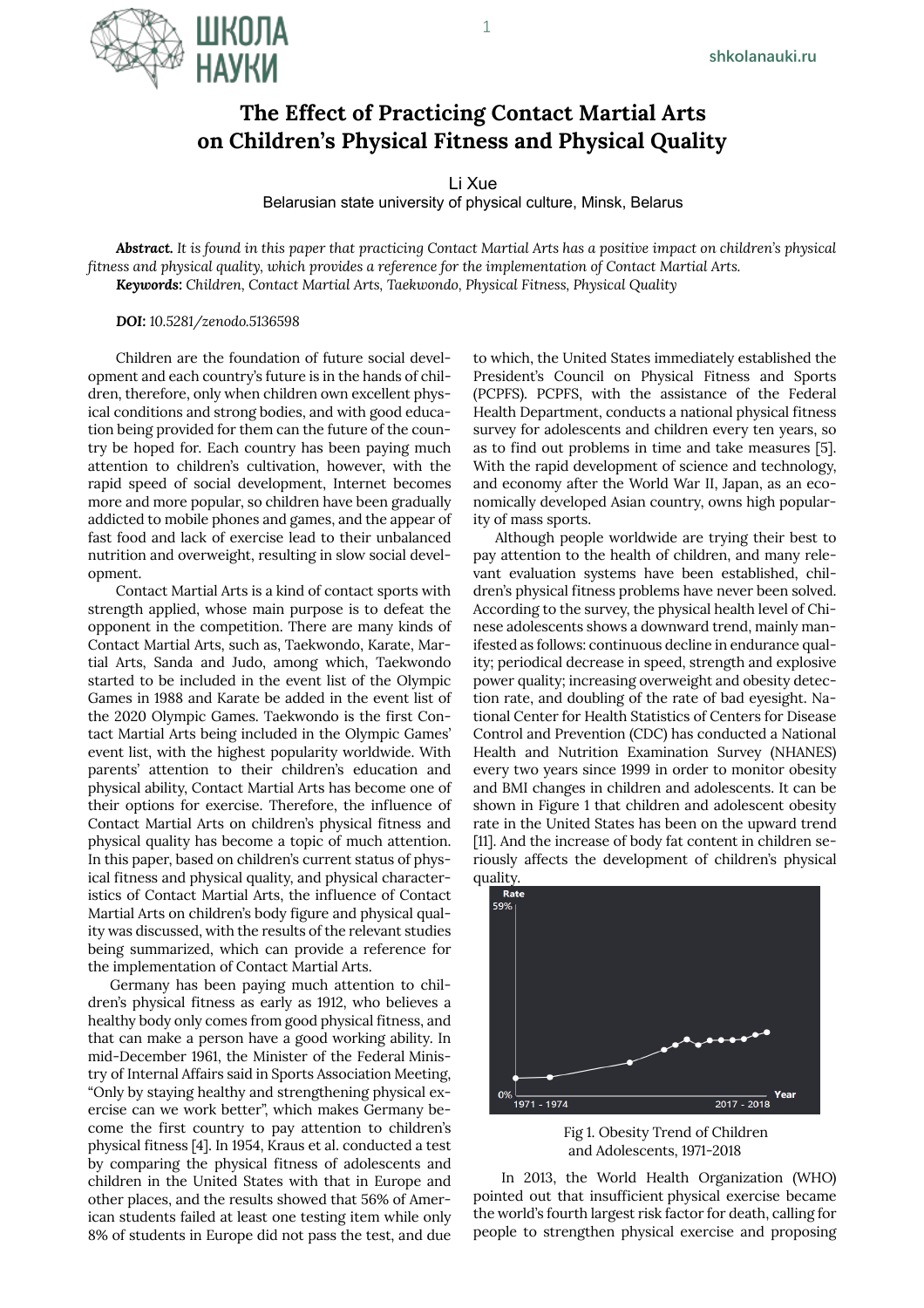

the slogan - "Physical Exercise Makes Life More Valuable". Exercise is an important way to improve the physical health level [10]. And lack of exercise is the main cause of poor physical fitness and diseases. The relation between physical activity & screening time, and weight status & cardiopulmonary health in children and adolescents were respectively researched in the 2012 National Health and Nutrition Examination Survey (NHANES), and the results showed that physical exercise was closely related to adolescent weight and cardiopulmonary function [6]. Contact Martial Arts is a kind of anaerobic and aerobic energy supply sports with high energy consumption and high demand of energy sources, which inevitably can increase body metabolism, strengthen energy digestion and absorption process, and promote the systemic blood circulation, ensuring body's demand for oxygen and nutrients, timely discharge of carbon dioxide, and the reduction of the accumulation of toxic substances within the body, so as to promote the function of the central system and the secretion of growth hormone, laying a foundation for the growth and development of children. Data show that children's respiratory rate during strenuous exercise is twenty-four times higher than that in the normal state, while the cardiac output is only six times greater than that in the normal state, which indicates that heart reserve ability is particularly important for children's practicing of Contact Martial Arts. Weak heart reserve ability can hurt children's body because their bodies can not bear the impact of exercise. Whereas both Contact Martial Arts training and competition will not increase the demand for oxygen in children's bodies. Cardiopulmonary system will increase the oxygen intake to maintain the body's oxygen supply, and that cycle repeats, which can effectively exercise children's circulation system, so as to provide effective help for the children's physical development. Studies have been shown that Taekwondo training can help children to improve their aerobic potential energy that reflects the ability of the cardiopulmonary system and respiratory system to complete strenuous activities [9]. The higher the aerobic potential energy, the better the cardiovascular energy supply [7]. After a 20-week Taekwondo training intervention for children, Yang Shuye found a significant increase in their respiratory system and cardiovascular function. The Research performed by the European Youth Heart Study shows that the aerobic potential energy shows a negative correlation with the Body Mass Index (BMI) [8]. Practicing Martial Arts also has a positive role in the correction of children's musculoskeletal system [2]. Extensive experimental results show that body fat rate decreases significantly and weight gained after practicing Contact Martial Arts, which fully demonstrate that Contact Martial Arts can improve children's physical mechanism and body figure.

Physical quality also reflects physical fitness. There are five basic physical abilities that are known to be distinguished from - strength, agility, speed, endurance and flexibility. In Contact Martial Arts, if one wants to beat the opponent, one needs to coordinate efforts throughout the game and responds quickly, which has very high requirements for physical quality. According to the rules of Contact Martial Arts, athletes are destined to have super physical quality to support their movements. Coaches often integrate techniques like the transition between attack and defense into daily training to improve the practicers' response speed, and the flexibility and sensitivity of their bodies. Kicking, attacking, defending and other movements in training are conducive to children's muscle growth. Besides, Contact Martial Arts usually has rounds, which requires a strong muscle endurance quality to fight against the opponent for a long period of time. Taekwondo training can expand the cross section of the white muscle fiber, which can strengthen the endurance of the muscle.

According to the information reviewed, many researchers believe that Contact Martial Arts has a positive impact on the development of children's physical quality, and the Contact Martial Arts, such as Karate, Taekwondo and Martial Arts, was added to physical education course for primary school students, so as to determine the impact of Contact Martial Arts on children's health. The results show that the improvement of students' physical quality is related to the particularity of Karate as a means of sports culture. Karate classes require children to show a variety of exercise abilities and skills, which can help them to improve their ability to perform movements with different duration and amplitude by helping to combine the time and space, so as to affect movement coordination, response speed and other physical qualities. Karate elements have an effective impact on the development of students' coordination ability (L. I. Lubysheva,2006). Baev I.V. pointed out that the sports coordination ability of children practicing Martial Arts has been rapidly developed, and there is no significant difference between boys and girls. [1] Luo Ying conducted a test by comparing the cardiovascular function, sensory-motor response and coordination ability of the children participating in Taekwondo training with those of the children who did not participate in. The results show that Taekwondo can improve physical health and promote the development of coordination ability. [3]

Therefore, childhood is the best stage for human growth and physical quality development. Contact Martial Arts training not only improves children's body figure and physical mechanism, but also promotes the development of children's physical quality in all aspects, especially strength, endurance and coordination ability.

## **References:**

1. Baev I. V. Gender characteristics of motor coordination and visual-motor reactions of athletes 9 - 12 years old, specializing in wushu-taolu // Bulletin of Science and Education. 2018. No. 1 (37).

2. Kastalsky O. O., Manukyan S. S., Methods of constructing wushu classes for the correction of the musculoskeletal system of preschool children // Bulletin of the South Ural State Pedagogical University. 2017. No. 2.

3. Ying Luo. The effects of taekwondo on the health related physical fitness of the children. Dalian University of Technology. Thesis. 2013,04.